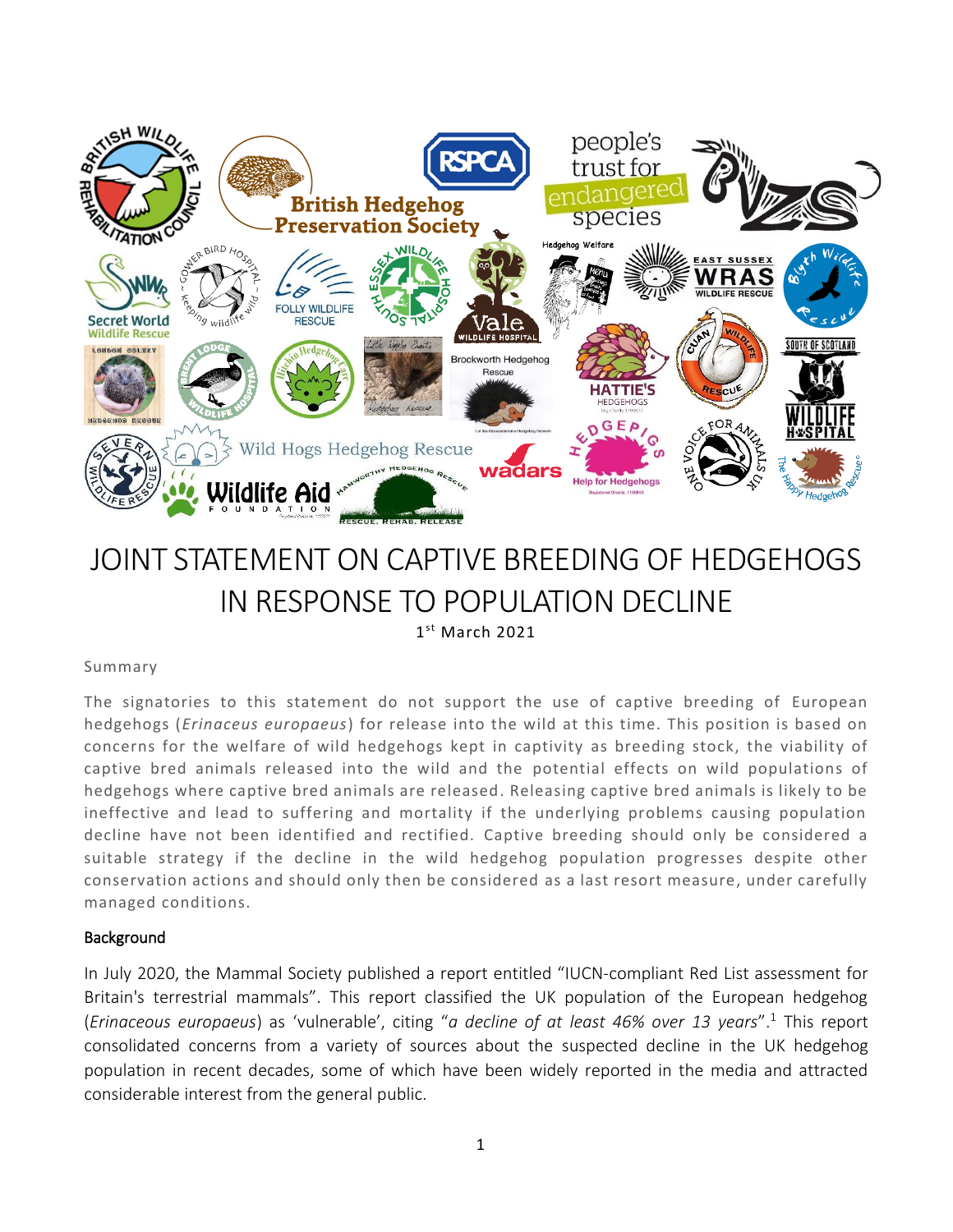In January 2017, the People's Trust for Endangered Species (PTES) and British Hedgehog Preservation Society (BHPS) published a "Conservation strategy for hedgehogs in the United Kingdom (2015-2025)". The report cites loss, reduced quality, and fragmentation of habitats as causes of hedgehog population decline supported by evidence, as well as other suggestions which require further investigation.<sup>2</sup> The strategy for hedgehog conservation makes recommendations related to further research leading towards habitat improvement but does not include the use of captive breeding for release as a strategy for British hedgehog conservation.

Although captive breeding and release programmes have been used in attempts to counteract population decline in wild animals, such programmes require very careful planning and organisation. They are often based in zoos and other animal collections, working in partnership with conservation and scientific organisations based in the geographical regions of origin of the animal species concerned and follow Guidelines published by the International Union for the Conservation of Nature (IUCN)<sup>3</sup>. Captive breeding programmes require genotyping of all participant animals for known polymorphic markers and the maintenance of a studbook, managed by a species co-ordinator to prevent inbreeding in order to maintain the genetic vigour of animals bred. The presence of hedgehog casualties, some of which are kept as permanent captives if they are disabled, may seem to offer a source of breeding stock which could be used to breed young animals for release in an attempt to boost a wild population. However, this approach is misguided for a number of reasons (listed below).

#### Potential negative consequences of captive breeding for release

- Releasing captive bred animals is likely to be ineffective if the underlying problems causing population decline (such as habitat degradation) have not been identified and rectified<sup>4</sup> – leading to suffering and mortality in released animals. IUCN guidelines state that habitat issues must be resolved before releases take place. Perpetrators might also be liable for prosecution for the 'abandonment' of animals.
- Captivity (of breeding stock) is stressful for animals that have previously lived wild, and so good animal welfare is difficult to achieve and maintain over prolonged periods. 5
- Use of casualty animals as breeding stock may be selecting less 'fit' animals from the wild population from which to breed, and there is evidence of inadvertent selection for docile behaviours<sup>6</sup> and adaptation to captive environments.<sup>7</sup>
- Captive breeding removes much of the pressure of 'natural selection' on the population, meaning that subsequent generations of animals quickly become less 'fit for survival' <sup>8</sup>
- There is currently no evidence available regarding potential impacts of releasing captivebred hedgehogs on local wild populations or *vice versa* (for example, related to releasing animals which have not previously been exposed to natural parasites).

The welfare of captive hedgehogs used for breeding would also be a concern. Minimising the period of captivity for wild hedgehogs is considered by BWRC to be an essential underpinning principle for promoting animal welfare in responsible wildlife rescue and rehabilitation. Aside from the stress of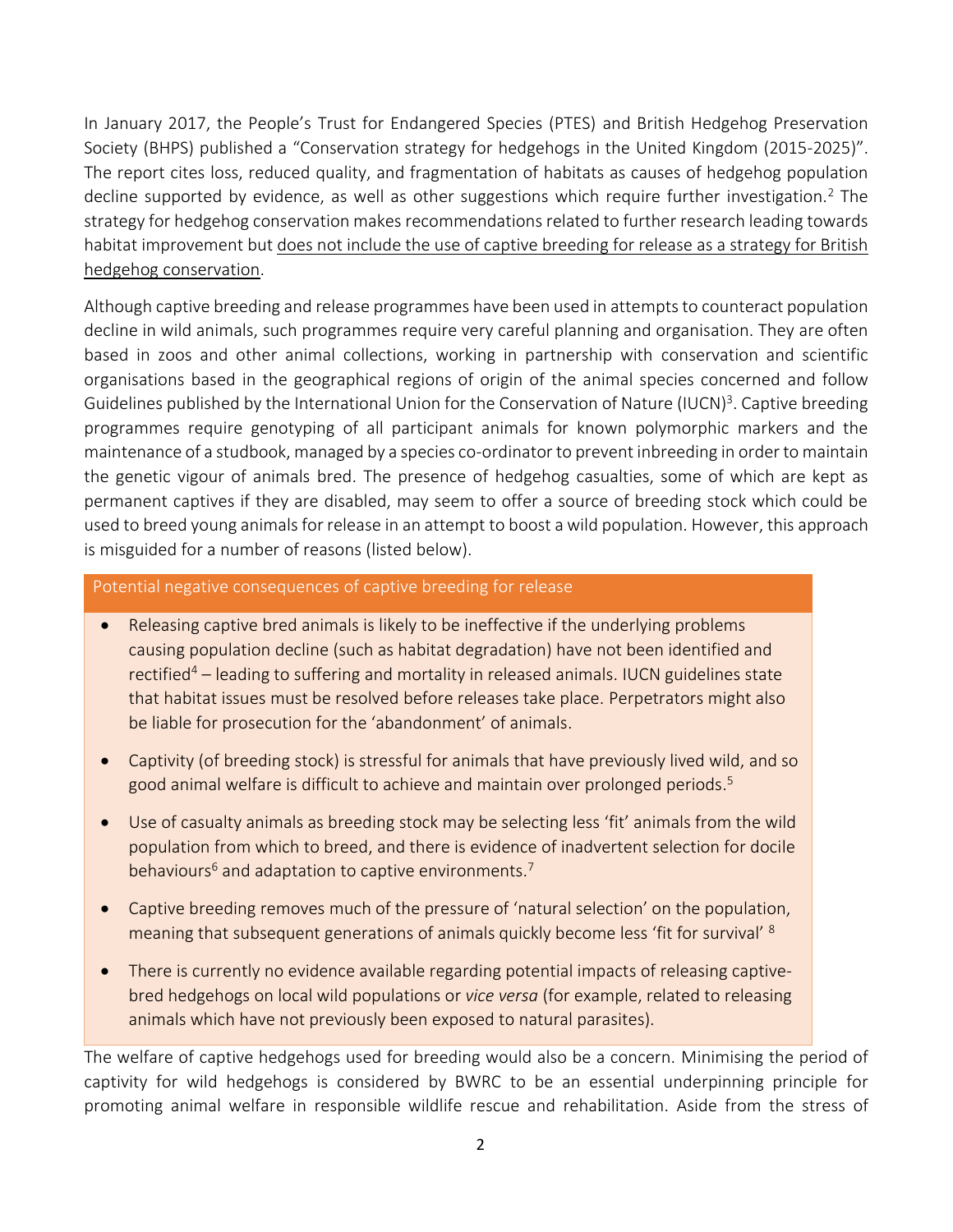captivity and the resulting restriction of natural behaviours, anecdotal evidence suggests that some disabled animals are physically less able to groom themselves thoroughly and can consequently suffer ecto-parasitism even when confined to a secure garden/enclosure. Anecdotal evidence also suggests that many UK rehabilitation centres are already at risk of overcrowding at certain times of the year. Keeping permanent captives for breeding or other reasons would reduce the available capacity for new patients, and increase the risk of disease transmission within facilities, exacerbated by the chronic stress caused by captivity itself. For these reasons the signatories do not support the permanent captivity of disabled hedgehogs.

On these grounds the signatories to this statement do not support the use of captive breeding and release of European hedgehogs as a conservation strategy at this time.

# List of signatories as of 17th May 2021 (alphabetical order):

Blyth Wildlife Rescue, Newcastle upon Tyne Brockworth Hedgehog Rescue, Gloucester Brent lodge Wildlife Hospital, West Sussex British Hedgehog Preservation Society (BHPS) British Veterinary Zoological Society (BVZS) British Wildlife Rehabilitation Council (BWRC) Cuan Wildlife Rescue, Shropshire East Sussex Wildlife Rescue & Ambulance Service (WRAS) Folly Wildlife Rescue, Kent Gower Bird Hospital, Swansea Hamworthy Hedgehog Rescue Hattie's Hedgehogs, Hertfordshire Hedgehog Welfare, Lincolnshire Hedgepigs, Nottinghamshire Hitchin Hedgehog Care, Hertfordshire Little Wiggly Snouts Hedgehog Rescue, Northamptonshire London Colney Hedgehog Rescue, Hertfordshire One Voice for Animals UK People's Trust for Endangered Species (PTES) Royal Society for the Prevention of Cruelty to Animals (RSPCA) Secret World Wildlife Rescue, Somerset Severn Wildlife Rescue, Cardiff South Essex Wildlife Hospital, Essex South of Scotland Wildlife Hospital, Dumfries The Happy Hedgehog Rescue, Hampshire Timothy Partridge BVSc, MRCVS, Lead Vet at Vale Wildlife Hospital Vale Wildlife Hospital and Rehabilitation Centre, Gloucestershire Wadars Animal Rescue Wild Hogs Hedgehog Rescue, Gloucestershire Wildlife Aid Foundation